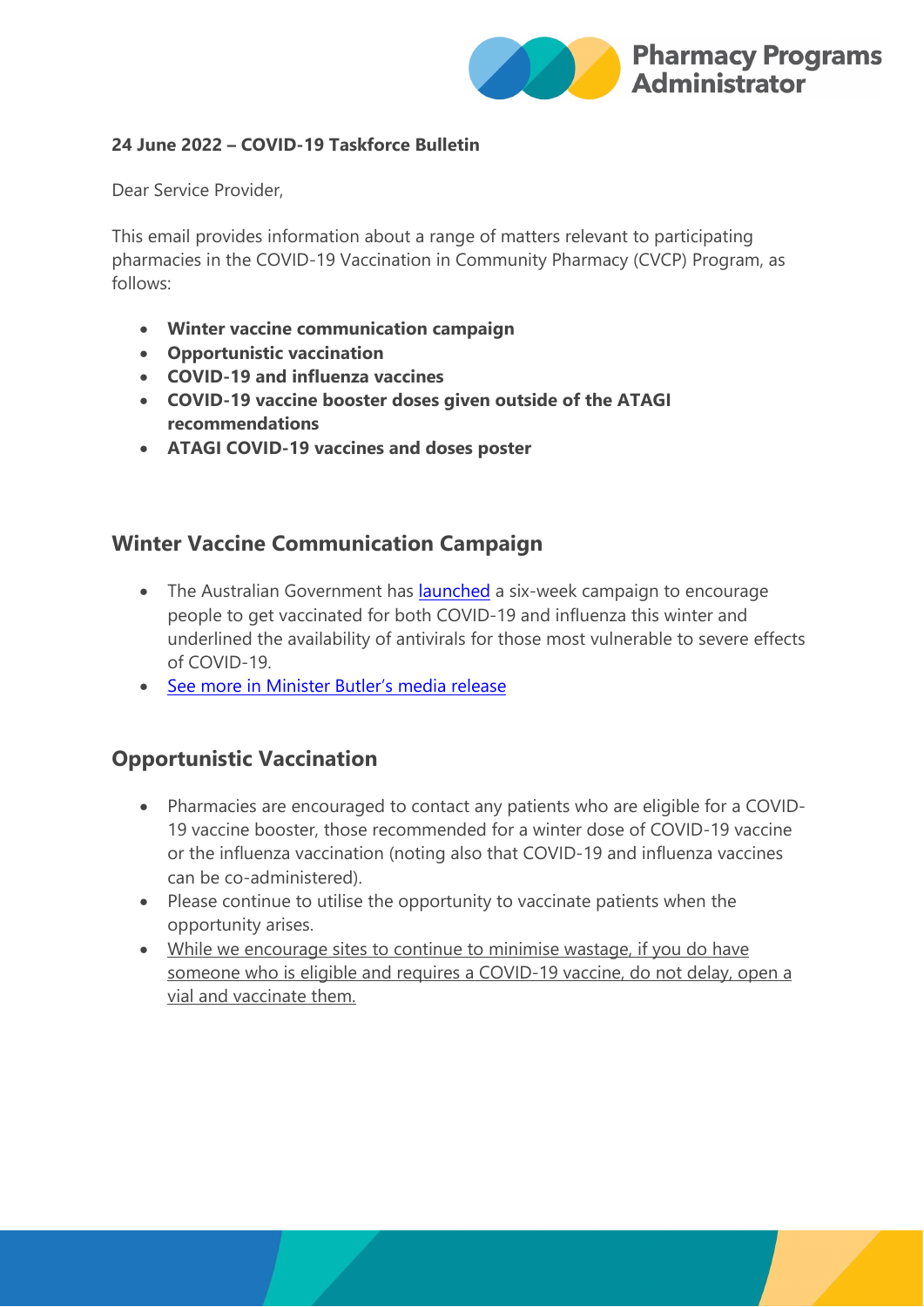

# **COVID-19 and Influenza Vaccines**

- The Vaccine Operations Centre (VOC) has noted an increase in the number of Vaccination Administration Errors (VAEs) reported involving the administration of **Influenza** and/or **COVID-19 vaccines**.
- Tips for preventing VAEs with Influenza and COVID-19 vaccines:
	- o Having clear labelling and storage placements for the different COVID-19 and Influenza vaccines within your vaccine fridge;
	- o Separating the children's COVID-19 and Influenza vaccines within the fridge from the adult formulations;
	- o Follow your site's vaccine preparation and checking procedures prior to every vaccine administration - refer to ["Don't forget to check" poster;](https://www.ppaonline.com.au/wp-content/uploads/2022/06/Dont-forget-to-check-Vaccine-Preparation-and-Vaccine-Administration.pdf)
	- o Check the Australian Immunisation Register (AIR) before vaccinating every individual – correct patient, correct vaccine, correct dose, correct dose interval, and
	- o Check the vial and syringe to ensure the correct vaccine is being used prior to each administration and confirm with patient.

### **Case Study**

An Influenza vaccine was administered in error to a patient instead of Spikevax (Moderna) vaccine.

- The vaccine provider was administering both Influenza vaccines and COVID-19 vaccines on the same day
- Both COVID-19 vaccines and Influenza vaccines were prepared and stored in the same fridge
- The patient verbally confirmed they were to receive the Spikevax (Moderna) winter booster dose
- It was not until after administering the vaccine to the patient and entering the details into AIR, that the provider realised that they picked up the incorrect vaccine from the fridge

### **Impact:**

- The site will have to contact the patient and disclose the error
- The patient will need to receive another vaccine
- Potential loss of confidence in the vaccine provider
- Risk of harm to the patient with unintended vaccine

**How can this be prevented**: The vaccinator should check the vaccine before administering to the patient.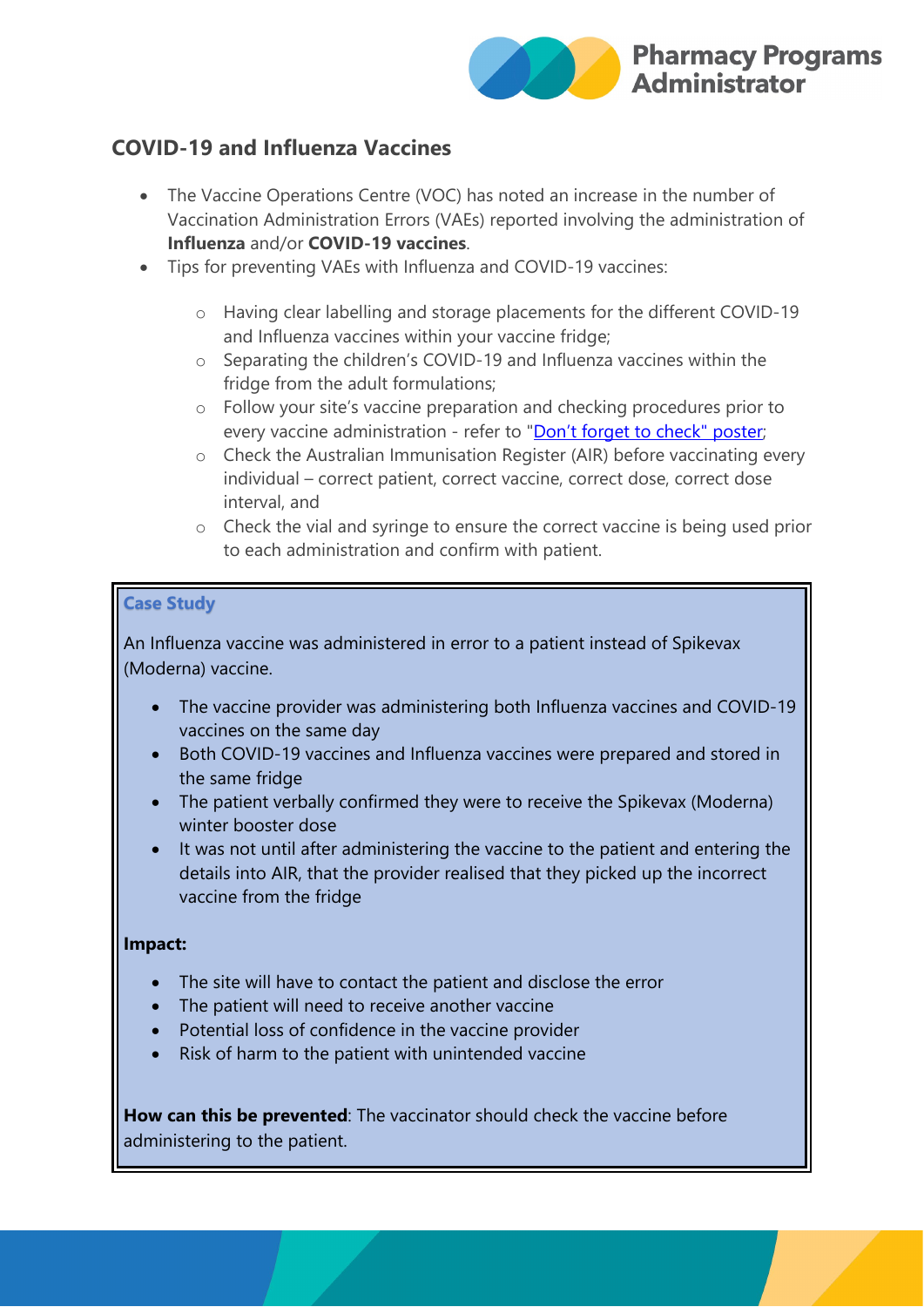

# **COVID-19 vaccine booster doses given outside of the ATAGI recommendations**

- The VOC has been contacted and provided advice for several VAEs where sites have administered COVID-19 vaccine booster doses, including winter booster doses, outside of the Australian Technical Advisory Group on Immunisation (ATAGI) interval recommendations.
- The primary goal of the Australian COVID-19 vaccine program is to minimise the risk of severe disease, including hospitalisation and death, from COVID-19.

The ATAGI advice is as follows:

- **a single booster dose** for all individuals aged 16 years and older, from 3 months after the primary course;
- **a single booster dose** for specified adolescents aged 12-15 years who are at greater risk of severe illness from COVID-19, from 3 months after the primary course; and
- **an additional 'winter' booster dose** for [specified individuals aged 16](https://www.health.gov.au/news/expanded-atagi-recommendations-on-winter-covid-19-booster-doses-for-people-at-increased-risk-of-severe-covid-19) years and older, who are at highest risk of severe COVID-19, from 4 months after the first booster dose.

The ATAGI [Clinical recommendations for COVID-19 vaccines](https://www.health.gov.au/initiatives-and-programs/covid-19-vaccines/advice-for-providers/clinical-guidance/clinical-recommendations#primary-course-vaccine-preference-recommendations) website should be regularly reviewed to ensure best practice recommendations are followed.

- Reasonable steps must be taken to ensure COVID-19 vaccines are given safely, appropriately, and within the recommended timing interval between doses. This should be routinely done as part of the pre-vaccination screening process (see [Consent form for COVID-19 vaccination\)](https://protect-au.mimecast.com/s/XnzoC3QN8wuRnk4FDfUWS?domain=health.gov.au) and should involve:
	- o Checking the Australian Immunisation Register (AIR) to verify the interval between doses and confirm patient information; and
	- o Verifying the patient's eligibility before the administration of a vaccine.

### **Please note:**

• Either of the available mRNA COVID-19 vaccines (Pfizer or Moderna) is preferred for the booster dose in those aged 18 years and above. For those aged 12-17 years, only Pfizer vaccine should be used. These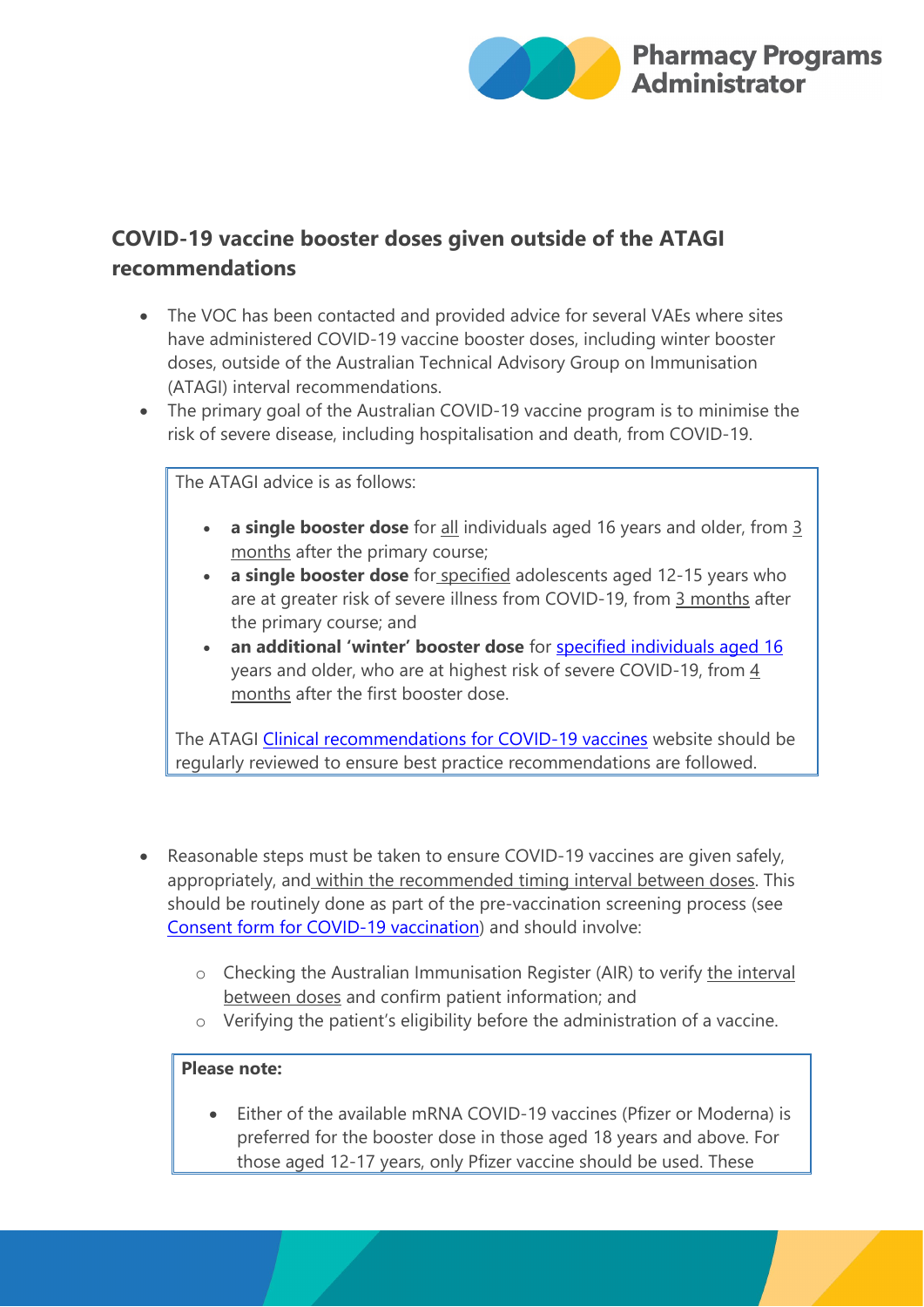brands can be used for the booster dose regardless of which vaccine brand was used for the primary course.

- Vaccination is recommended to be deferred for at least 3 months after a confirmed COVID-19 infection for all COVID-19 vaccine doses, including booster doses. This is to enhance protection by further boosting the immune response.
- There is no upper time limit for the administration of a booster dose. However, vaccine effectiveness wanes over time, and timely receipt of boosters is encouraged for people who will particularly benefit.

### **Case Study One**

A booster dose was given to a 52-year-old patient, only 3 weeks after their second primary course dose.

[ATAGI Recommendation:](https://protect-au.mimecast.com/s/cLB5C4QOZLu7XV8tVOhWt?domain=health.gov.au) A single booster dose is recommended 3 months after the second primary dose. If the first booster dose is given less than two months after the last primary dose, a replacement dose is recommended from 3 months after the invalid dose.

**How can this be prevented**: The Australian Immunisation Register (AIR) should be checked prior to each vaccination to verify the interval between doses. The ATAGI [Clinical recommendations for](https://protect-au.mimecast.com/s/4MvhC2xMZWHEMYmtBcuIf?domain=health.gov.au) COVID-19 vaccines website should be regularly reviewed to ensure best practice recommendations are followed.

### **Case Study Two**

An additional 'winter' booster dose of Spikevax (Moderna) vaccine was given to a 69 year-old patient, 2 months after their first booster dose.

[ATAGI Recommendation:](https://protect-au.mimecast.com/s/cLB5C4QOZLu7XV8tVOhWt?domain=health.gov.au) The winter booster dose is recommended 4 months after the first booster dose for eligible individuals. If a subsequent booster dose is given earlier than recommended, a replacement dose is generally not recommended, however an individual assessment with a vaccine provider may be required.

**How can this be prevented**: The Australian Immunisation Register (AIR) should be checked prior to each vaccination to verify the interval between doses. Vaccinators should regularly review the [latest updates](https://protect-au.mimecast.com/s/rcCaC5QPZLuWBJlH86PQx?domain=health.gov.au) on the [Clinical recommendations](https://protect-au.mimecast.com/s/4MvhC2xMZWHEMYmtBcuIf?domain=health.gov.au) for [COVID-19 vaccines](https://protect-au.mimecast.com/s/4MvhC2xMZWHEMYmtBcuIf?domain=health.gov.au) website to ensure they remain up-to-date with current recommendations.